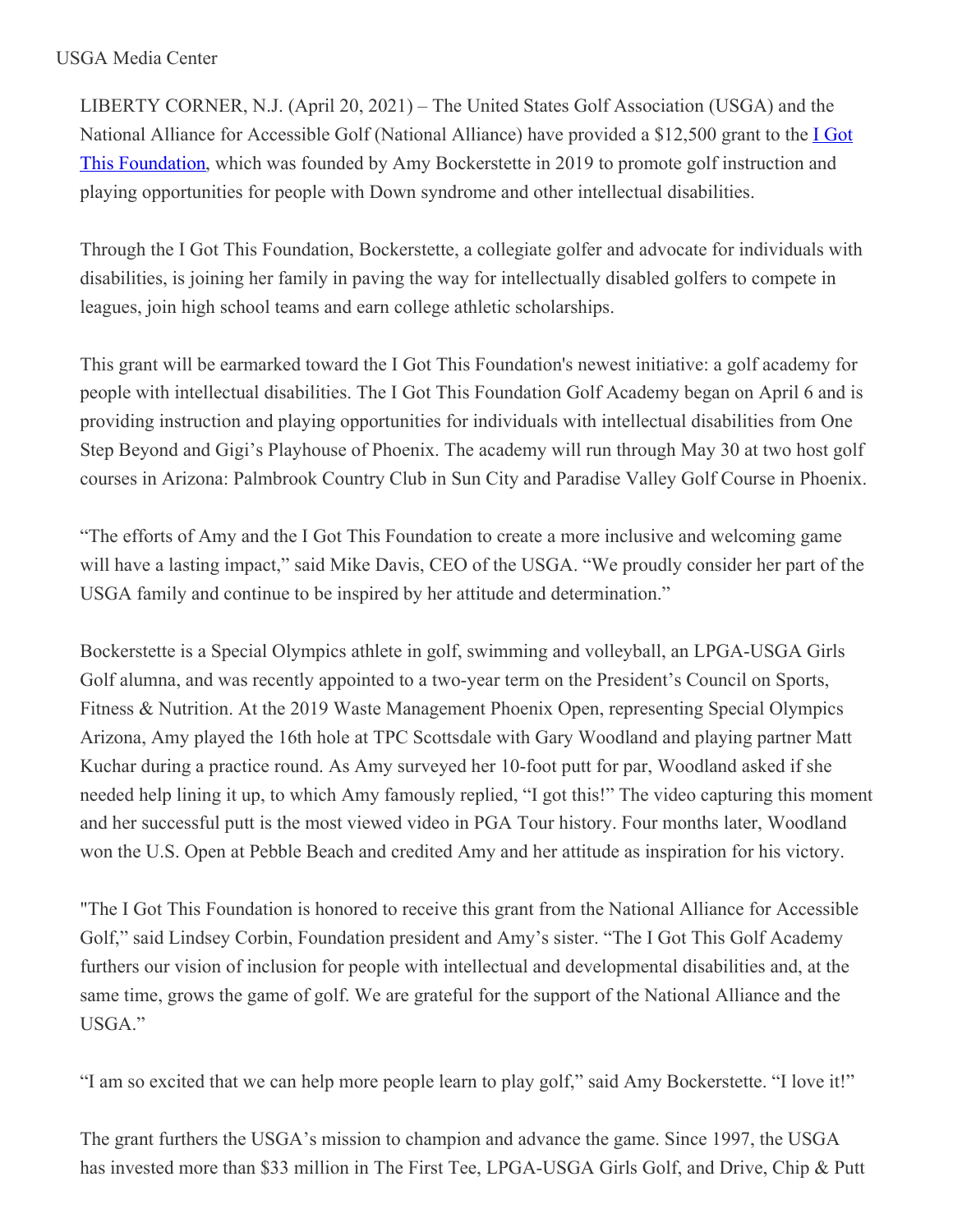to provide greater access to golf for juniors and cultivate a lifelong passion for the game. In 2018, the USGA announced plans for a championship for players with disabilities, and additional details will be announced in the year ahead.

"The National Alliance is excited to work with the I Got This Foundation to expand opportunities for individuals with disabilities in Arizona to play the game of golf," said Justin Apel, president of the National Alliance. "Participants will become more actively engaged in the social fabric of their community and derive health benefits that improve their quality of life."

Since 2010, the USGA has provided more than \$940,000 in grants through the National Alliance to support accessible golf programs, including Els for Autism, The Turn, United Cerebral Palsy Empowered Through Golf, The Children's Course, Freedom Golf Association, No Restrictions Golf Association, Special Olympics, and many more.

For more information about the I Got This Foundation, visit [igotthis.foundation](https://nam12.safelinks.protection.outlook.com/?url=https%3A%2F%2Fu7061146.ct.sendgrid.net%2Fls%2Fclick%3Fupn%3DTeZUXWpUv-2B6TCY38pVLo9rZzHrZpIJOAD4t-2F5LtSXNAZBxFeRa7-2FyP1e1lf5PNWjcCW7_HSsC7-2BnYo6RFmdvmB8WxSwPfE5OKbL5GHwHc1Y4nlbPPqAUA09MWw0ZqmlBCIWIpsv6oZVFU-2BFpp-2ByIjJmvSNCPbPHQxVpAzc6Jgis4IyW5gRKocihIO8MtiSNIUXDnVcB1todgmprPvS99MtpmTLN8KKD04gg-2BNpvRh0zDrWy6WmZIiBEUlDY0TjQNgK-2FglZWYZt0k-2BQvxMOTLDP6MNawo9FLJaLhg-2FqObXBl81P4k76V5DzlAoneD6U6ZsjvTH74CtZqJCGm9yKOR5Ied7gyoccp5efthSwhreapxj1Tp7nJ1T9v2MXEcLhllME-2F7ym4WG8AIP5g03tprcMm6-2BiqKkQOiLagay51nuIwufnHk-3D&data=04%7C01%7Cjgeske%40usga.org%7C34dd494356494dd7b48a08d904269097%7C17abf7083a064391bdbd06808d1b9f81%7C0%7C0%7C637545387549909678%7CUnknown%7CTWFpbGZsb3d8eyJWIjoiMC4wLjAwMDAiLCJQIjoiV2luMzIiLCJBTiI6Ik1haWwiLCJXVCI6Mn0%3D%7C3000&sdata=9Rk6xrpWTGDQcTmPv6VBGZBYV%2BL8HG0mwTnFz9qKJNk%3D&reserved=0).

To view the virtual check presentation ceremony [click](https://nam12.safelinks.protection.outlook.com/?url=https%3A%2F%2Fu7061146.ct.sendgrid.net%2Fls%2Fclick%3Fupn%3D4tNED-2FM8iDZJQyQ53jATUWgRE384tHgp8wdcDkAUwQ-2B6mRLqRrPOC-2BgioMX0T3enhQB4OmAINHez7UUJ60iq3g-3D-3Dk8Nb_HSsC7-2BnYo6RFmdvmB8WxSwPfE5OKbL5GHwHc1Y4nlbPPqAUA09MWw0ZqmlBCIWIpsv6oZVFU-2BFpp-2ByIjJmvSNCPbPHQxVpAzc6Jgis4IyW5gRKocihIO8MtiSNIUXDnVcB1todgmprPvS99MtpmTLN8KKD04gg-2BNpvRh0zDrWy6WmZIiBEUlDY0TjQNgK-2Fgl54sz4rG2yrGiaxPIb-2FQyeN5T-2B6MvItxiDFCTVMDTviSEW1MlUTcWaf4q2caQlErxrDxEsodhhgPq8H-2FNceOB7pipmMV1ZeQx29E4WNuDp4x-2BQAuoYpA3oqbLIVw9ODJr3B3Ilnh8054eZapMxOhiSZ8LPeAj8fQwPA1KKGfpO5o-3D&data=04%7C01%7Cjgeske%40usga.org%7C34dd494356494dd7b48a08d904269097%7C17abf7083a064391bdbd06808d1b9f81%7C0%7C0%7C637545387549919672%7CUnknown%7CTWFpbGZsb3d8eyJWIjoiMC4wLjAwMDAiLCJQIjoiV2luMzIiLCJBTiI6Ik1haWwiLCJXVCI6Mn0%3D%7C3000&sdata=uEuLvsYUVRoJHcYGKJBn5DeGyoVsTTkPYmtB8eEELJk%3D&reserved=0) here.

## **About the USGA**

The USGA is a nonprofit organization that celebrates, serves and advances the game of golf. Founded in 1894, we conduct many of golf's premier professional and amateur championships, including the U.S. Open and U.S. Women's Open. With The R&A, we govern the sport via a global set of playing, equipment, handicapping and amateur status rules. The USGA campus in Liberty Corner, New Jersey, is home to the Association's Research and Test Center, where science and innovation are fueling a healthy and sustainable game for the future. The campus is also home to the USGA Golf Museum, where we honor the game by curating the world's most comprehensive archive of golf artifacts. To learn more, visit **[usga.org](https://nam12.safelinks.protection.outlook.com/?url=https%3A%2F%2Fu7061146.ct.sendgrid.net%2Fls%2Fclick%3Fupn%3D4tNED-2FM8iDZJQyQ53jATUZyJRYlC2DedoMdkyyJOW6gEUwpGYHnbuOoRAxMvjoI8sUE3I3Fvf2Fuufmxj0BUqcal8lFVw2Ek24vaKBF3-2Bsgm5Ng4En6FBsk-2Bktl7izWBLy2IAmKxXE-2F7bTOTcq8dQCbrPGvMJOfrtFP-2BRzxoviU-3DEeoi_HSsC7-2BnYo6RFmdvmB8WxSwPfE5OKbL5GHwHc1Y4nlbPPqAUA09MWw0ZqmlBCIWIpsv6oZVFU-2BFpp-2ByIjJmvSNCPbPHQxVpAzc6Jgis4IyW5gRKocihIO8MtiSNIUXDnVcB1todgmprPvS99MtpmTLN8KKD04gg-2BNpvRh0zDrWy6WmZIiBEUlDY0TjQNgK-2Fglc-2BYuGlilsgP6QEd0zVZmYOI1Dep5kjcovaxd6ISEE-2F5DSQpeL0cVZyo8j-2BIodLFVjcsDXGXOc3-2Fxx8FROCrYdP2mNcdHYDKS4SvclBImpmOTX3D783j6BBawLvMtaI1gqMa1RF-2B85kLkiV1ajKHhvId7qf64Hxt8sn5nU6ukrus-3D&data=04%7C01%7Cjgeske%40usga.org%7C34dd494356494dd7b48a08d904269097%7C17abf7083a064391bdbd06808d1b9f81%7C0%7C0%7C637545387549919672%7CUnknown%7CTWFpbGZsb3d8eyJWIjoiMC4wLjAwMDAiLCJQIjoiV2luMzIiLCJBTiI6Ik1haWwiLCJXVCI6Mn0%3D%7C3000&sdata=lcVDZoM6odtJzQCoM3JrxlOUtiMH27848tsneGfV2mE%3D&reserved=0)**.

## **About the National Alliance**

The National Alliance for Accessible Golf (National Alliance) is the leader in inclusion — working to ensure the opportunity for all individuals with disabilities to play the game of golf. Formed in the summer of 2001, the National Alliance is represented by major golf, recreation and therapeutic organizations in the United States; organizations that provide services for people with disabilities; and others who advocate for the inclusion of people with disabilities into society. Through GAIN™ (Golf: Accessible and Inclusive Networks) and other programs, the National Alliance promotes inclusion and awareness to the golf industry, golf instructors, and the public. For more information about National Alliance programs, please visit [www.accessgolf.org](https://nam12.safelinks.protection.outlook.com/?url=https%3A%2F%2Fu7061146.ct.sendgrid.net%2Fls%2Fclick%3Fupn%3DTeZUXWpUv-2B6TCY38pVLo9pGzGM28UdC-2BOoV6XQKTJFPv7gnPJG6ExpJ-2BDBJOBknvR6Cn_HSsC7-2BnYo6RFmdvmB8WxSwPfE5OKbL5GHwHc1Y4nlbPPqAUA09MWw0ZqmlBCIWIpsv6oZVFU-2BFpp-2ByIjJmvSNCPbPHQxVpAzc6Jgis4IyW5gRKocihIO8MtiSNIUXDnVcB1todgmprPvS99MtpmTLN8KKD04gg-2BNpvRh0zDrWy6WmZIiBEUlDY0TjQNgK-2FglrS2itsPP9HMkozd0QMi7gccExXd1nhfPhAhqA7p30H-2BD83bc4yrzJ6f6dQErjaat9-2F0fjYrKgK4o3b1fDb98oqCiHdFslyRARR8IprJ92cvyD7VAO6w7Xoh-2BzcvFZKUFuet7zYrEQwrdGF3uCjGqoMYWWdSKBdH55wieFDs8-2BqU-3D&data=04%7C01%7Cjgeske%40usga.org%7C34dd494356494dd7b48a08d904269097%7C17abf7083a064391bdbd06808d1b9f81%7C0%7C0%7C637545387549929667%7CUnknown%7CTWFpbGZsb3d8eyJWIjoiMC4wLjAwMDAiLCJQIjoiV2luMzIiLCJBTiI6Ik1haWwiLCJXVCI6Mn0%3D%7C3000&sdata=hZZfA0IapRmw0RN1A4VHFUHbR%2BjzXSuitwsW1l6jUpw%3D&reserved=0).